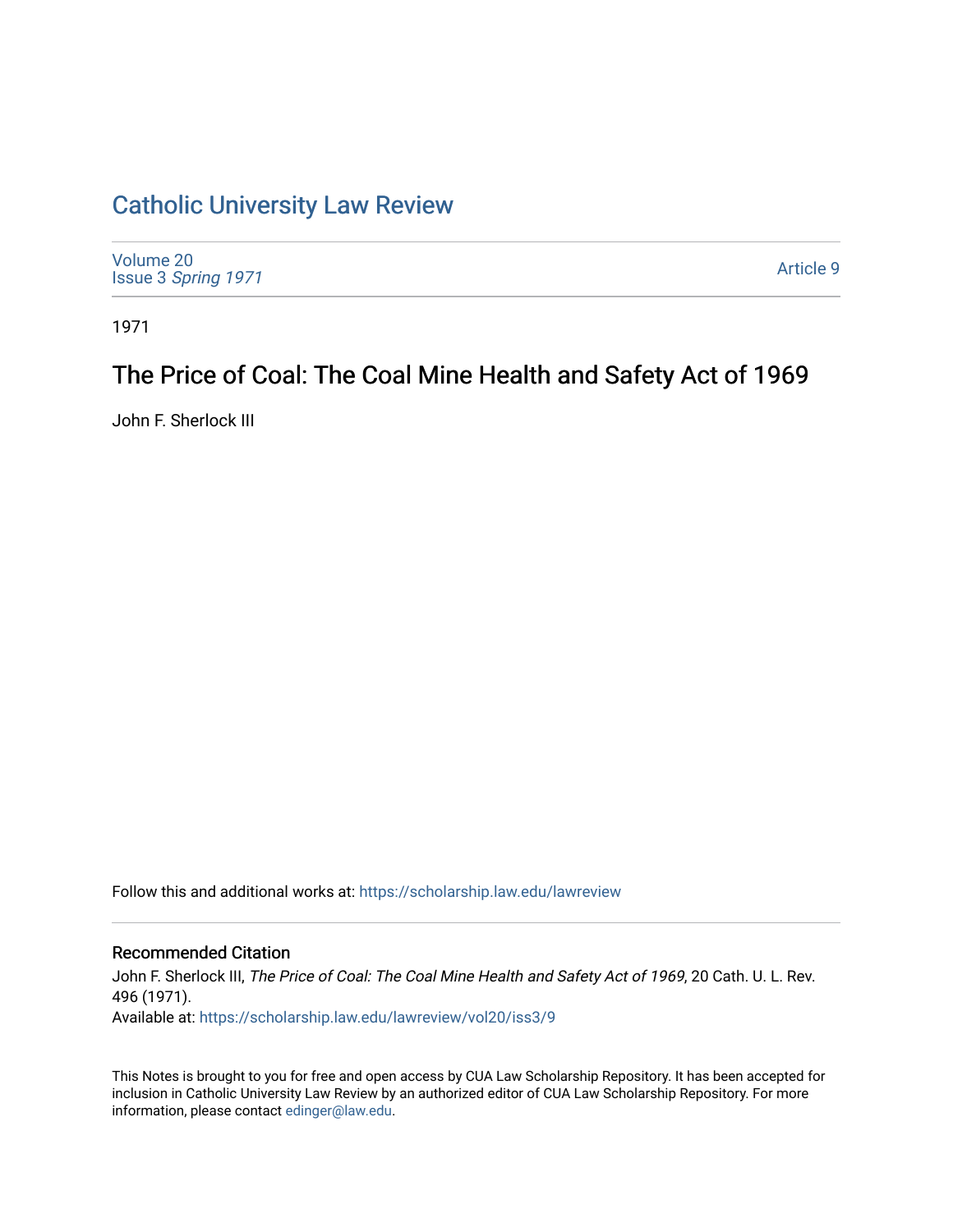## The Price of Coal: The Coal Mine Health and Safety Act of **1969**

Congress declares that—the first priority and concern of all in the coal mining industry must be the health and safety of its most precious resource-the miner. **.... 1**

The mine explosion in November 1968 at Farmington, West Virginia,<sup>2</sup> provided the needed impetus for Congress to enact the Federal Coal Mine Health and Safety Act of 1969 (Act). A major portion of this Act was directed at the health problems of the coal miner rather than accident prevention.3 According to William A. Boyle, President of the United Mine Workers of America, the miners' main health problem is "black lung"<sup>4</sup>—in medical terms, coal miners' pneumoconiosis (CMP), a "pathological condition of the lung induced by inhalation of small particles" of coal dust.<sup>5</sup>

The Congressional response was two fold: (1) dust prevention measures, and (2) a CMP compensation program. The preventive measures set maximum dust levels in underground coal mines and provide medical examinations to miners.<sup>6</sup> The CMP remedial provision establishes a program of work-

3. This is not meant to suggest that health and safety problems are unrelated but rather that no specific relationship exists between the problems of mine explosions and occupational disease. In fact, coal dust can cause explosions as well as disease. Witness to this fact was recently provided when federal mine inspectors determined that the explosion at the Finley Company's nos. 15 and 16 mines in Hyden, Ky., was "touched off by explosives and then 'propagated' by coal dust." N.Y. Times, Jan. 4, 1971, at 19, col. 3.

*4. Hearings on S. 355, 1094, 1178, 1300, 1907 Before the Subcomm. on Labor of the Senate Comm. on Labor and Public Welfare,* 91st Cong., 1st Sess., pt. 1, at 454 (1969) [hereinafter cited as *Senate Hearings].*

*5. Id.* pt. 2, at 719 (statement of William H. Stewart, Surgeon General).

6. 30 U.S.C. §§ 842-43 (Supp. V, 1970). In the case of CMP tiny particles of coal dust are inhaled. A complete listing of other occupational dust diseases including asbestosis, or white lung, copper dust lung, flour-mill lung, graphite lung, and wood workers' lung can be found at *Hearings on H.R. 1146 Before the Select Subcomm. on Labor of the House Comm. on Education and Labor,* 91st Cong., 1st Sess. **230** (1969) [hereinafter cited as *Select House Hearings].* The causes of CMP were ascer tained by English physicians several decades ago; but the American medical profession has only recently accepted coal dust as the cause of CMP. *Id.* at 255-56, 259; *Senate Hearings,* pt. 2, at **695.** Some medical authorities asserted that coal dust was a helpful

<sup>1.</sup> Federal Coal Mine Health and Safety Act of 1969 30 U.S.C. § 801(a) (Supp. V, 1970).

<sup>2. 78</sup> of the 99 miners on the "graveyard shift" were buried some 600 feet under ground at Consolidation Coal Company's no. 9 mine in Farmington, West Virginia. NEWSWEEK, Dec. 2, 1968, at 39. Efforts are still continuing to reopen this mine. United Mine Workers Journal, Sept. 15, 1970, at 7, col. 1.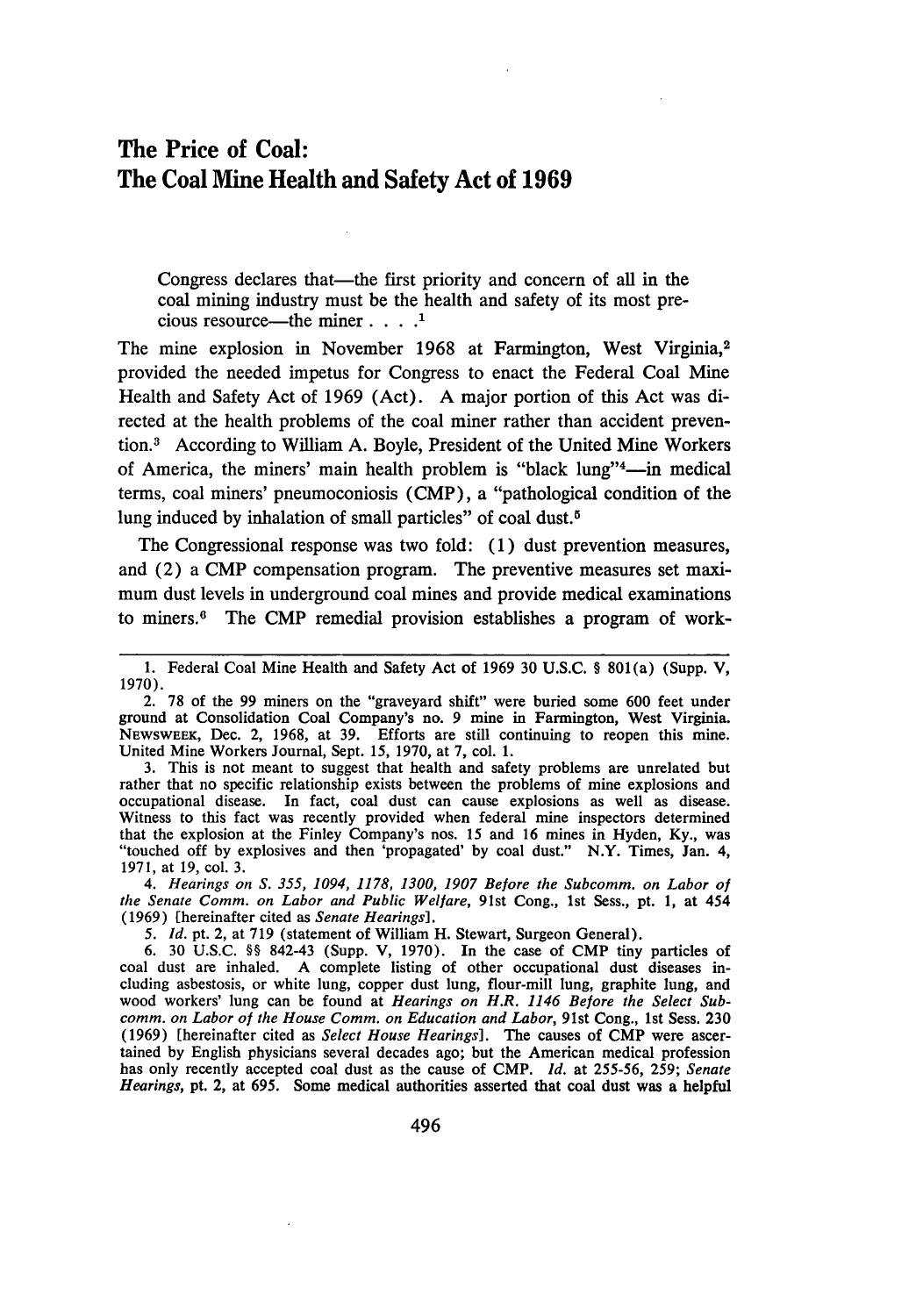men's compensation funded by the federal government for the first three years and thereafter by the states.7 After a preliminary discussion of CMP, this article will evaluate the effectiveness of the Act in protecting the health of the coal miner.

#### *CMP*

 $CMP$  is a progressive disease—*i.e.*, after a certain period of time its development does not require continued exposure to coal dust.<sup>8</sup> Initially, deposits of coal dust are retained by the lungs, and with continued exposure they increase in size and number until finally detected. Although early detection is not always possible by  $X$ -ray, $9$  such examinations may be used to divide CMP into 3 stages. The initial stage usually appears after approximately 10 years in an underground coal mine.<sup>10</sup> Some concern has been occasioned by the low age, usually under 45, at which many miners show advanced symptoms of chronic coughing and shortness of breath.<sup>11</sup> Stages one and two are not particularly dangerous since little disability accompanies them. The disease is not progressive during these two stages.<sup>12</sup> However, once a miner develops stage three CMP progressive massive fibrosis (PMF) usually follows.<sup>13</sup> PMF envolves the actual deterioration of the lung tissue due to the

additive to the human lungs. Some physicians have been quite active on behalf of the miners, however, and have generated considerable concern about CMP. For example, Drs. Donald Rasmussen and I.E. Buff have done considerable lobbying in West Virginia for "black lung" compensation. N.Y. Times, Feb. 3, 1969, at 10, col. 1; Id., Oct. 4, 1970, § 6 (Magazine), at 66, col. 5. The crippling effects of CMP have been known to coal miners for years. *Senate Hearings,* pt. 1, at 454-57; For a vivid description of French mining life and the plague of coal dust disease, *see* E. **ZOLA,** GERMINAL (1883). The United States was the last major coal mining nation to take steps to correct this situation. Senate Hearings, pt. 2, at 721. The dust standard was chosen as opposed to mandatory use of respiratory devices. The only device which is effective is a closed system because a dust filter mask which can remove particles below the dangerous five micron size (one micron equals 1/25000 of an inch) will impair breathing. The Czechs have developed a closed system which is practical for use in the close quarters of an underground coal mine. *Senate Hearings,* pt. 2, at 643-44, 863; *Hearings on H.R. 4047, 4295, 7976 Before the Subcomm. on Labor of the House Comm. on Education and Labor,* 91st Cong., 1st Sess. 314, 526 [hereinafter cited as *House Hearings].* Section 842(h) provides for the use of devices in emergency or special situations.

7. 30 U.S.C. §§ 901-36 (Supp. V, 1970).

*8. House Hearings* at 337.

*9. Select House Hearings* 62-64; *House Hearings 359.*

10. This period varies with the extent of exposure and individual sensitivity to dust. W. **LAINHART,** H. **DOYLE,** P. **ENTERLINE, A. HENSCHEL** & M. **KENDRICK, PNEUMO-CONIOSIS IN APPALACHIAN** BITUMINOUS **COAL MINERS** 4, 50-54 **(G.P.O.** 1969) [hereinafter **cited** as **APPALACHIAN MINERS' PNEUMOCONIOSIS].**

*11. House Hearings* at 357.

12. Progression only becomes irreversible when the quantity of dust accumulated in the lungs leads to deterioration of the lung tissue. *See* note **18** *infra.*

**13.** *Senate Hearings,* pt. 3, at 1022.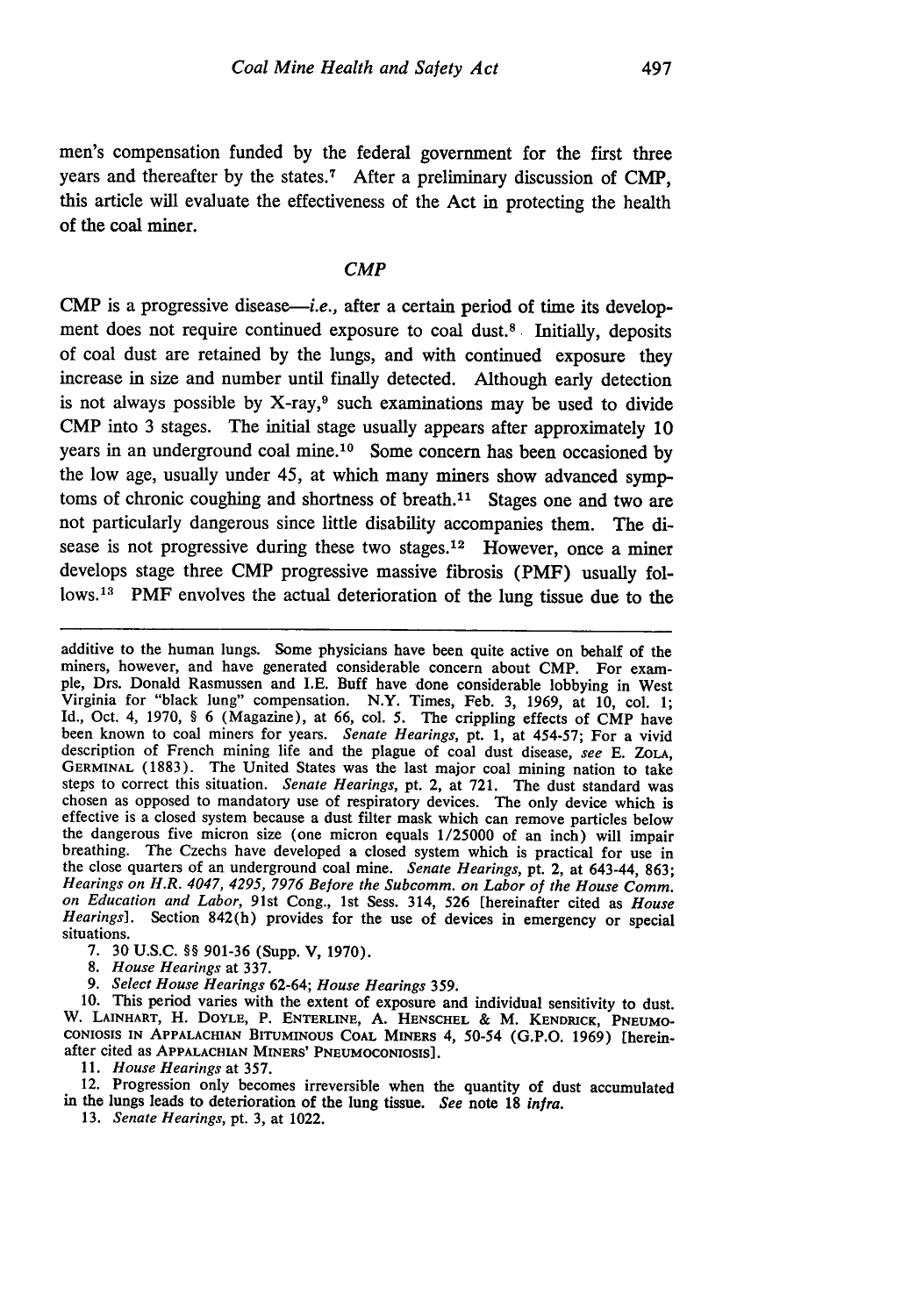continued presence of coal dust.14 However, PMF can and will develop long after exposure to coal dust discontinues.<sup>15</sup> A miner with PMF suffers severe disablity since he requires 20 to 30 percent more energy to breathe than a normal person.<sup>16</sup> The prevention of CMP beyond the second stage is imperative.

In addition to the respiratory impairment of CMP, evidence now indicates that a correlation exists between coronary failure and CMP. Autopsy reports indicate that *cor pumonale,* the massive enlargement of the right ventricle of the heart, has caused many deaths where only CMP and not PMF was present. 17 Since CMP results in the lung's inability to oxygenate blood properly, more blood is needed to circulate an adequate supply of oxygen. This, in turn, causes the right side of the heart, which supplies the lungs with blood, to overwork and eventually fail.<sup>18</sup>

#### *Coal Dust Control Measures*

The preventive provisions of the Act are two-fold. Title II establishes a mandatory maximum dust level for all underground coal mines and a program of medical examinations for all miners.<sup>19</sup>

The coal dust level in American coal mines is particularly high due to mechanization<sup>20</sup> and round-the-clock operations. Moreover, the dust generated has little opportunity of settling. European coal mines have had dust standards for several decades but their experience in measuring the dust level was of limited value. Their method of measurement was recently abandoned by the International Labor Office (ILO) and the correlative data for the new gravemetric method has not been completed.<sup>21</sup>

The inclusion of all underground coal mines in the Act avoids one of the major defects of prior legislation.<sup>22</sup> However, strip or open pit mines

<sup>14.</sup> APPALACHIAN MINERS' PNEUMOCONIOSIS 3-6.

*<sup>15.</sup> House Hearings* at 338; *Select House Hearings* at 61-62.

<sup>16.</sup> *Senate Hearings,* pt. 2, at 641.

<sup>17.</sup> The study done by Dr. H.A. Wells, Director of the Pulmonary Research Labratory in Johnstown, Pa., found that 19 percent of 202 consecutive autopsies revealing only simple pneumoconiosis, as opposed to PMF, also showed massive enlargement of the right ventricle of heart. *House Hearings* at 366.

<sup>18.</sup> *Id.* 373; *Senate Hearings,* pt. 3, at 1022. *See generally* the 1967-68 ANN. REP. of the British Nat'l Coal Board, reprinted in *Senate Hearings,* pt. 3, at 1031-76.

<sup>19. 30</sup> U.S.C. §§ 842-43 (Supp. V, 1970).

<sup>20.</sup> *Senate Hearings,* pt. 1, at 41-58. The continuous miner machine accounts for about 50 percent of the coal mined in the United States.

<sup>21.</sup> *House Hearings* at 313. As a result of the ILO conference of 1958 and the Johannesburg Conference of 1959 the old thermal precipitation method of weighing particles was adopted. The latter method is more accurate and there appears a correlation between the weight of the dust present in the lung and the extent of the disease.

<sup>22.</sup> Federal Coal Mine Safety Act, 66 Stat. 692, § 201(b) (1952). The plea was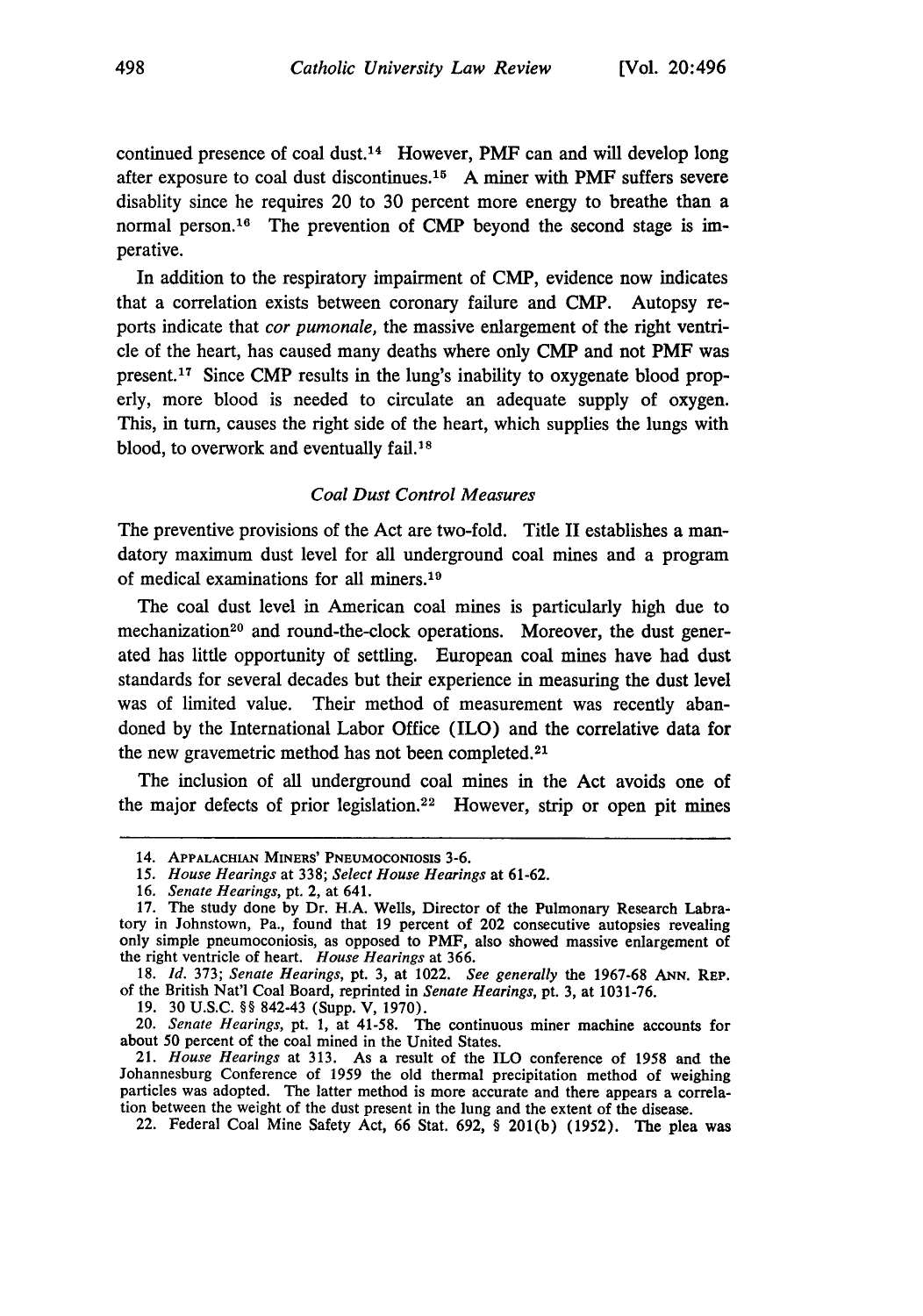are not covered by the Act since they present different dust problems than underground mines.<sup>23</sup> Nevertheless, there is some indication that open pit miners develop CMP. <sup>24</sup>

Although the standards established by Title II are only temporary, the Act provides that the permanent rules are to be no less stringent.<sup>25</sup> Section 202(a) requires that each coal mine operator take dust samples in places and the manner approved by the Secretary of Health, Education and Welfare (the Secretary). Without becoming enmeshed in the many details of coal dust sampling, the Act insures effective checks by placing the establishment of technologically adequate methods of dust sampling in the hands of Health, Education and Welfare (HEW) specialists. This structure avoids the problem of varying dust levels at different locations within the mine. To insure that an entire mine is safe it is necessary to sample the dust level at the faces or cutting areas as well as the less dusty loading areas.<sup>26</sup> The Secretary, pursuant to Section  $202(a)$ , requires that dust sampling be conducted every month on five separate days.<sup>27</sup> It is important for disease prevention that a continuous sample be maintained to determine if a new, more effective standard is required.

There was considerable opposition to the executive rule-making structure of the Act. The coal mine industry asserted that this places extreme pressure on executive agencies<sup>28</sup> which could ultimately impair the federal-state liaison in coal mine inspection. There were many indications that rather than relying on the states for mine inspection more federal inspections were re-

24. *Senate Hearings,* pt. 2, at 641.

25. 30 U.S.C. § 811(b) (Supp. V, 1970). Under subsection (i) the Secretary had one year to publish a set of regulations. They were promulgated on April 3, 1970. 35 Fed. Reg. 5544 (1970).

27. 35 Fed. Reg. 5546 (1970). Section 70.220 is the regulation establishing the standard sampling cycle. The working section rules are established by Sections 70.240-46. Section 70.240 requires that the sampling device remain in the mine for an entire shift. Sections 70.242-3 requires that each cutting machine operator wear a device or place it on the machine no more than 36 inches from him. Section 70.245 provides that 10 percent of hand loaders wear a device and Section 70.246 that a device be placed on an air intake within 200 feet of the face.

28. *House hearings* at 388, 475.

made to place small mines outside the scope of the proposed bill but since they were included within the terms of the 1952 Federal Coal Mine Safety Act by the 1965 amendments it seemed illogical to exclude them. *Senate Hearings,* pt. 2, at 713-14; *House Hearings* at 71-72. Economic assistance is provided to small mines by Section 504(a) of the Act under the terms of the Small Business Act. *See* 15 U.S.C. § 636(b) (5) (Supp. V, 1970).

<sup>23.</sup> *See* 30 U.S.C. §§ 901-36 (Supp. V, 1970).

<sup>26.</sup> **APPALACHIAN** MINERS' PNEUMOCoNIoSlS at *50-54; House Hearings* at 357. About 20 percent of those employed in underground coal mines actually work at the face areas, **APPALACHIAN** MINERS' PNEUMOCONIosiS **at** 54. Men working in these areas develop the disease earlier, making more frequent checks in these areas necessary.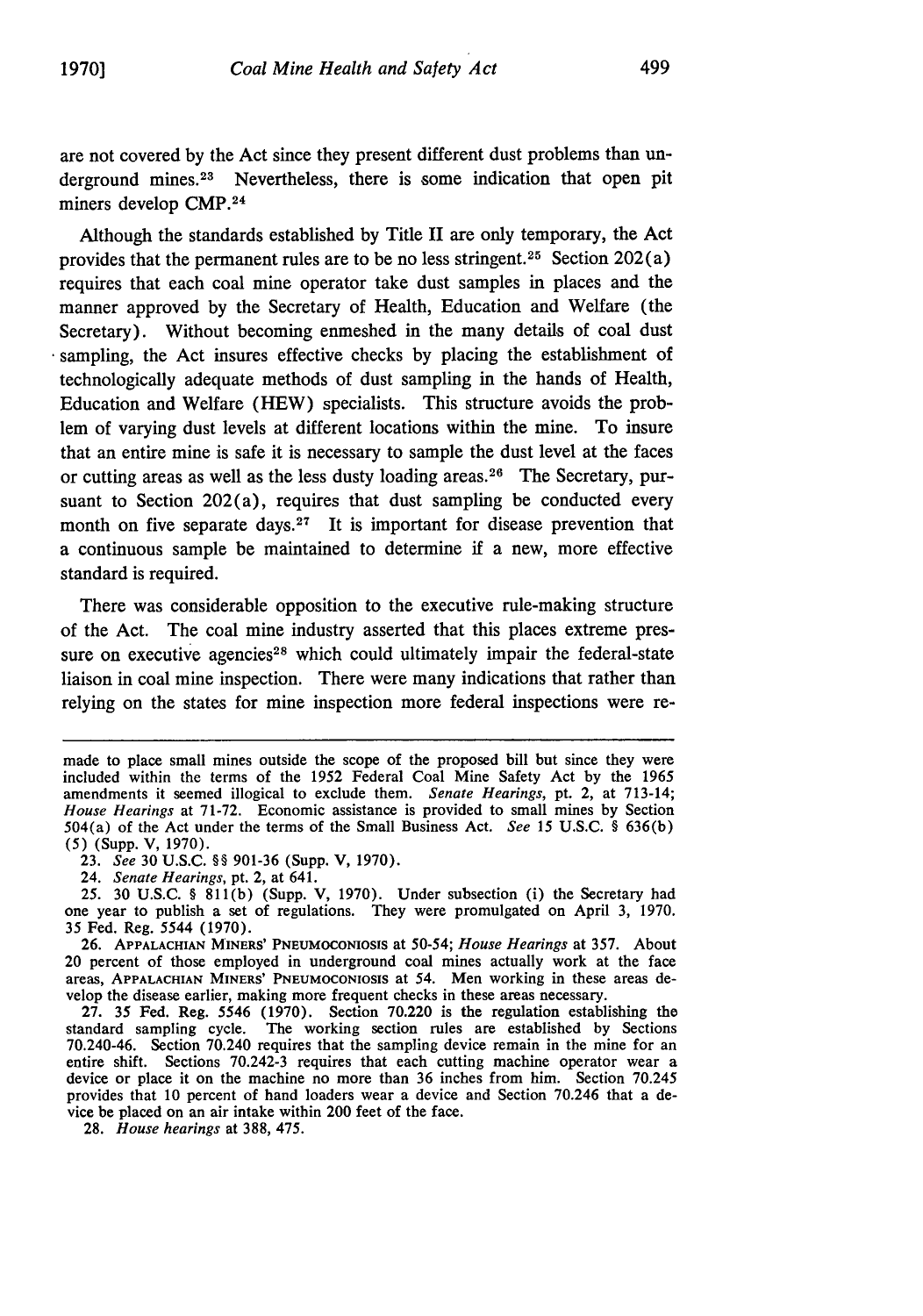quired. John O'Leary, former Director of the Bureau of Mines, closed nearly one-third of the coal mines subjected to federal spot inspection for safety hazards under prior legislation.<sup>29</sup> The Act provides for more federal mine inspectors to facilitate additional inspections.<sup>30</sup> Provisions are made for continuing state liaison and economic assistance to those states seeking to enforce standards comparable to the federal regulations.<sup>31</sup>

While deferring the establishment of dust sampling procedures to the Secretary, Congress entertained considerable testimony on the dust level to be maintained. This testimony aroused controversy since a safe level has not been ascertained using the new gravemetric method of dust measurement **. <sup>2</sup>** The coal mining industry argued that an interim standard of 4.5 milligrams per cubic meter would suffice until a truly safe standard could be determined.<sup>33</sup> However, most authorities outside the industry feel that no standard above 3.0 milligrams per cubic meter is acceptable. The 4.5 standard would allow 50 percent more dust and allegedly 50 percent more CMP than the 3.0 level.<sup>34</sup> The Act establishes 3.0 as the standard with a reduction to 2.0 milligrams per cubic meter on January 1, 1973.<sup>35</sup> When advocating the U.S. standard an industry spokesman argued that the 3.0 limit was technologically impossible at the present.<sup>36</sup> Although some  $1,318$  applications were filed for non-compliance permits under Section 202(a), only 425 mines were issued permits. These permits represent 1,107 of 4,462 working coal mine sections listed by the Bureau of Mines. $37$  While provid-

31. 30 U.S.C. §§ 953(a), (b), 955(b) (Supp. V, 1970).

<sup>29.</sup> The indications were that more reliance should be placed on federal inspection so little attention was paid to this argument. *Senate Hearings,* pt. 1, at 462.

<sup>30. 30</sup> U.S.C. § 954 (Supp. V, 1970). Miners were urged by former Secretary of the Interior Walter Hickel to take qualifying examinations for these positions. United Mine Workers Journal, Sept. 15, 1970, at 18, col. 1.

<sup>32.</sup> *See* note 21 *supra.*

<sup>33.</sup> The British have extensive experience in dust sampling; but it was of limited value to Congress due to the change in systems of measurement. An accurate comparison of the methods has not been completed. *Senate Hearings,* pt. 3, at 1027; *House Hearings* at 573-74.

<sup>34.</sup> This argument was advanced by Lorin Kerr, M.D., Director of Occupational Health for the United Mine Workers. *Select House Hearings* at 259; *House Hearings* at 376. It was suggested that the 4.5 standard was not really important but was only a stop-gap measure until a more effective one could be determined. *House Hearings* at 477; *Senate Hearings,* pt. 2, at 597-98.

**<sup>35.</sup>** 30 U.S.C. § 842(b) (Supp. V, 1970). Part (3) of this subsection establishes the procedure whereby an operator can claim he will be unable to comply with the Act's standards due to technological inability. He must apply 60 days in advance to the interim compliance panel established by Section 5 for a non-compliance permit. In no case will an operator unable to meet the 3.0 standard be allowed to exceed 4.5 nor will an operator unable to meet the 2.0 standard be allowed a level higher than 3.0. No permit will last for more than 18 months.

<sup>36.</sup> *Senate Hearings,* pt. 2, at 592.

<sup>37.</sup> United Mine Workers Journal, Sept. *15,* 1970, at 19, col. 3.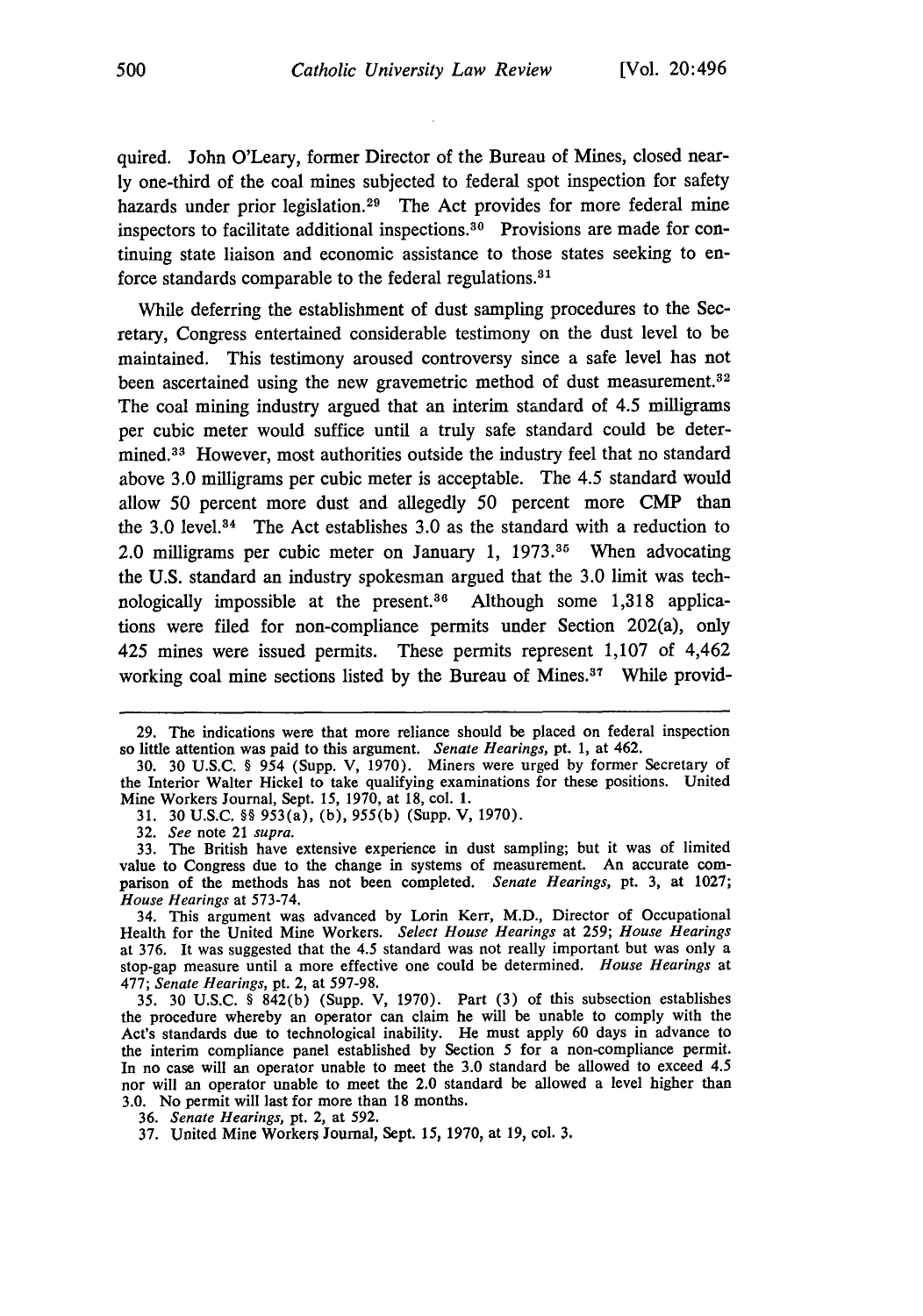ing for federal spot inspections to insure compliance,38 the Act delegates the manner of achieving compliance to the discretion of each operator.<sup>39</sup> Whether the remaining mines are complying with the Act's standards or ignoring the law is uncertain.

#### *Medical Examinations*

The second part of the disease prevention program is embodied in Section 203.40 To insure compliance and provide an accurate gauge of the effectiveness of dust supression, Congress established a program of medical examinations. Section 203 requires an initial chest roentgenogram or X-ray for each coal miner within 18 months of enactment or at the commencement of employment, with a second check three years later anud thereafter as provided by the Secretary.<sup>41</sup> The problem in this program is the questionable effectiveness of the X-ray as a diagnostic tool for CMP.42 Considerable testimony, most notably from the British experts, indicated that X-rays should be supplemented with lung and heart function tests to insure early and accurate diagnosis. 43 It may be true that by providing expert administration and interpretation of the X-ray its reliability will be increased; but this still ignores the significant progress made by medical science with lung and heart function tests. 44 The Secretary may require these examinations at a later date under Section  $203(a)$ . For the present, the coal miner is without the benefit of this progress.

The administration of the medical examinations also presents problems. The regulations require the examination results to be submitted to the **Ap**palachian Laboratory for Occupational Respiratory Diseases of the **U.S.** Public Health Service with documents identifying the miner.<sup>45</sup> The examinations

44. Dr. Jethro Gough, a British expert, testified that these tests are not a legal requirement in Great Britain but they are a standard procedure in medical examination of miners. *Senate Hearings,* pt. 3, at 1028-29.

*45.* 35 Fed. Reg. 13208 (1970).

**<sup>38. 30</sup> U.S.C.** §§ **813(g),** 842(g) (Supp. V, **1970).**

**<sup>39.</sup>** *Id.* § **863.** Ventilation requirements are aimed at gas rather than dust control but do have favorable effects on the dust level. Water spray devices are available for dust suppression; however, there is evidence to indicate that such devices were removed from the mining machinery. *Select House Hearings* at 40.

<sup>40. 30</sup> U.S.C. § 843 (Supp. V, 1970).

<sup>41.</sup> The Secretary will conduct these examinations if the operator fails to do so, but still at the expense of the operator. The examinations must be performed **by** a trained physician and evaluated according to ILO standards. 35 Fed. Reg. 13208 (1970).

<sup>42.</sup> *Select House Hearings* at 157, 169, 252-53; *Senate Hearings,* pt. 2, at 719.

<sup>43. 26</sup> percent of coal miners with normal lung X-rays were found to have significant air passage resistance on FEV/FVC Pulmonary Function Test compared with 18 percent in the non-mining population. *Select House Hearings* at 61-62. *See also Senate Hearings,* pt. 2, at 719; pt. 3, at 1028-29.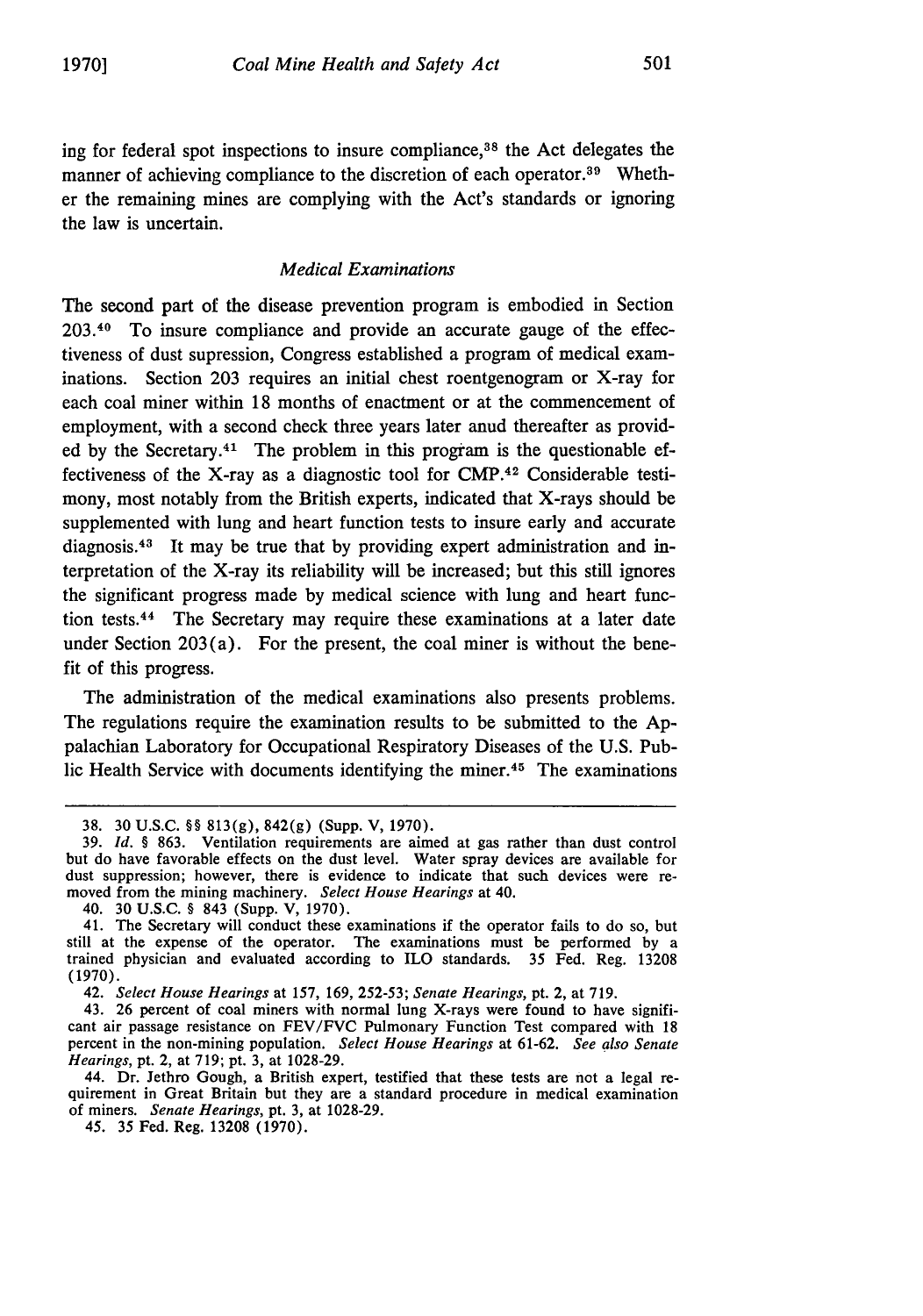are being conducted by the U.S. Public Health Service at the expense of the operators. 46 The Act apparently does not afford any protection to a minor who is discharged because his examination reveals the presence of CMP. This would avoid possible compensation payments under this Act or future state systems.<sup>47</sup> Section 110(b)<sup>48</sup> provides protection against discharge only when a miner reports a violation of the Act, commences a proceeding under the Act,<sup>49</sup> or testifies in a proceeding enforcing the Act.<sup>50</sup> A fair reading of this section provides no basis a miner can resist discharge following the examination results. Collective bargaining agreements will provide security for union miners<sup> $51$ </sup> but the Act should have specifically provided this protection for all miners to insure employment security and promote co-operation with the medical examination program.

One of the health safeguards is Section  $203(b)(1)^{52}$  which provides that coal miners evidencing CMP (stage 2) may be transferred to a less dusty working area without prejudice to his employment or wages. When the general dust level is 3.0 milligrams per cubic meter the new work area can have a dust level no higher than 2.0. When the general standard is reduced to 2.0, the maximum permitted in the new area is  $1.0^{53}$  Employment protection should include all miners, not just those whose conditions have deteriorated to the point where transfer is necessary.

In addition to providing a miner with accurate health analysis, the medical examination should provide a check on dust control measures. For **if** CMP continues to develop, new, lower dust levels will be required. Thus, accu-

<sup>46.</sup> Id.

<sup>47.</sup> Nease v. Hughes Stone Co., 114 OkI. 170, 244 P. 778 (1925), *cited in* Lawson v. Suwanee Fruit & Steamship Co., 336 U.S. 198, 203 (1949). The effect of second injury compensation was that thousands of one eyed, one legged or one armed men were released from employment to avoid possible increased compensation if they were injured again. It is not unreal to suppose that such a thing could happen to a coal miner with evidence of CMP.

<sup>48.</sup> **30 U.S.C.** § 820(b)(1)(A) (Supp. V, **1970).**

<sup>49.</sup> **Id.** § 820(b)(1)(B).

**<sup>50.</sup>** Id. § 820(b)(1)(C).

**<sup>51.</sup>** The United Mine Workers have requested members to designate the area Welfare Fund doctor as their physician for exam reports in order to help insure confidentiality. United Mine Workers Journal, Oct. **1,** 1970, at 3, col. **3.** This only affords protection to the unions' 95,000 members with some 35,000 non-members unprotected **by** confidential report or collective bargaining. *Select House Hearings* at **161.** The examinations have already begun. United Mine Workers Journal, Oct. 1, 1970, at **3,** col. **1.** The initial phase must be completed **by** June 30, **1971.** 30 U.S.C. § 843(a) (Supp. V, 1970).

**<sup>52.</sup>** *Id.* § **843(b)** (Supp. V, 1970). Section **37.7** of the regulations establishes stage 2 of CMP as the level for a transfer. 35 Fed. Reg. **13208** (1970). This is a wise choice as continued exposure to dust will lead to irreversible progression and PMF. *See* note 13 and accompanying text, *supra.*

**<sup>53.</sup>** The change in mandatory levels occurs on December **31, 1972.** 30 U.S.C. § 843(b)(2) (Supp. V, 1970).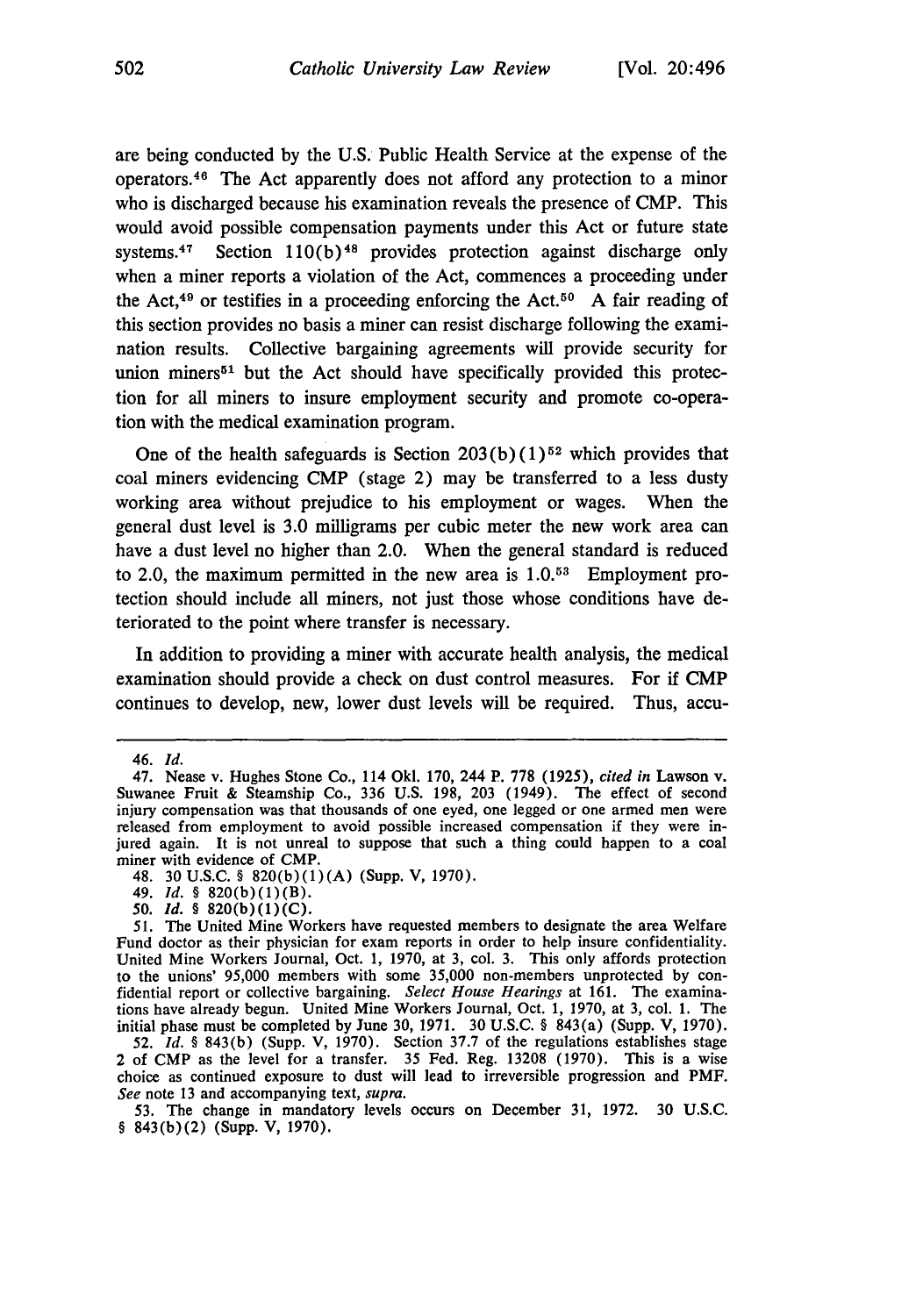The same health problems which made mandatory dust standards necessary have existed since coal mining began. As a result, there are a large number of working or retired miners suffering from CMP. The estimates range from 16,000 to the Surgeon General's figure of 100,000.<sup>54</sup> Virtually no one has worked in an underground coal mine for any significant time and escaped the effects of coal dust. The second part of the Act's health program provides a remedy for those who suffer or will suffer from CMP.

#### *CMP Compensation*

Nearly all states compensate some industrial disease<sup>55</sup> but only 30 states provide general coverage.<sup>56</sup> The Federal Employees Liability Act (FELA)<sup>57</sup> and the Longshoremen's and Harbor Workers' Act<sup>58</sup> also provide general disease coverage. Some jurisdictions place restrictions on dust disease compensation fearing the financial strain of full benefits.59 Many states have statutes of limitation which impose an unfair disadvantage on disease claimants as the disease often does not develop until employment has terminated.<sup>60</sup> Federal legislation was necessary because state benefits were neither uniform nor adequate. Also if an operator is liable for CMP he will be more serious in complying with the Act's regulations.<sup>61</sup>

Establishing a program of workmen's compensation presented a number of problems. First was the alleged interference with state prerogatives.<sup>62</sup> In addition, each state already has a functioning compensation commission complete with the administrative machinery necessary to handle claims.

58. 33 U.S.C. § 902(a) (1964).

59. 1 A. **LARSON** § 41.12. The problem which arose with the silicosis statutes in the 1930's and the fear that the rash of claims would bankrupt the system was avoided since the federal government agreed to accept the initial burden.

60. *Id.* These statutes commonly limit the time for filing a claim to a definite period after employment has ceased and some statutes even bar any claim after termination of employment. The 1969 Act has no such limitation.

61. *Select House Hearings* at 252.

62. *Id.* at 83-85, 104-06; H.R. REP. No. 91-563, 91st Cong., 1st Sess. 94-95 (1969). For a discussion of the entire problem of state and federal rights in the compensation area, see Lowery, *Federal Encroachment into the Historically State Administered Workmen's Compensation Programs,* 59 **Ky. L.J. 93 (1970).**

<sup>54.</sup> The 16,000 estimate was provided by James Garvey, Vice-President of the National Coal Association, *Senate Hearings,* pt. 2, at 596. The figure of 100,000 is the Surgeon General's and, unlike Garvey's, includes inactive miners. *Id.* at **729.**

<sup>55.</sup> The only state without disease coverage is Wyoming. 1 **A.** LARSON, WORKMEN'S **COMPENSATION** LAW § 41.11 (1968 ed.) [hereinafter cited as A. **LARSON].** *56. Id.*

<sup>57. 5</sup> U.S.C. § 8101 (1964). All employees of the District of Columbia are covered under FELA by 5 U.S.C. § 8139 (1964). Railroad workers and seamen are also within the terms of FELA. 3 **LARSON** § 91.70.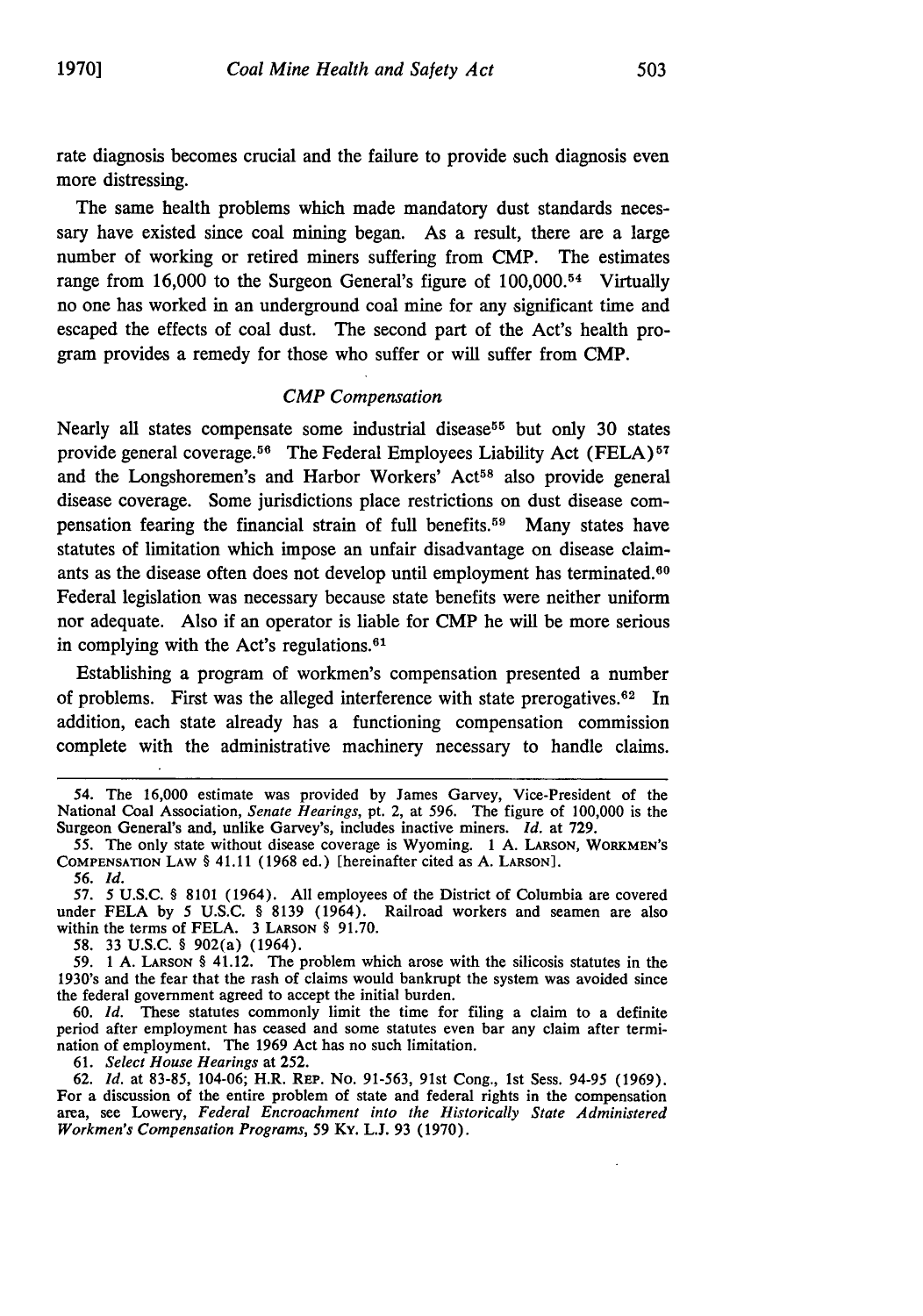However, the states have a problem financing compensation benefits. The coverage envisioned by Congress would place a heavy burden on limited state funds or commercial industrial insurers.<sup>63</sup> This was especially true since serious consideration was given to benefits for retired miners presently ineligible for state benefits. $64$ 

It seemed illogical, if not unjust, to provide compensation for those still working while denying a remedy to those who are retired or unable to work due to CMP disability.<sup>65</sup> Insurance spokesmen asserted that state provision for those already retired would impair the employment contract in violation of the United States Constitution. $66$  However, this argument has little merit.<sup>67</sup> The decision to provide federally funded workmen's compensation benefits was necessary because the resources of state and private insurance funds were unable to withstand the initial strain.<sup>68</sup> However, the federal benefits approach also presents a problem. It seems unfair to pay compensation from a fund drawing revenue from all taxpayers, rather than to place the burden on operators who can pass the expense on to coal consumers. This is only a temporary arrangement and when the federal program expires on January 1, 1973, the burden will shift to the coal and insurance industries and ultimately to coal consumers.<sup>69</sup> This approach is a new concept in federal-state relations. The message it carries is quite clear: if the states do not maintain proper standards, Congress will no longer push or cajole but intervene directly and pass legislation for all states.<sup>70</sup>

### *Distribution and Control*

Once it was decided to provide compensation, the remaining question was the manner in which it should be done. The Act defines CMP as "a chronic dust disease of the lung arising out of employment in an underground coal

**68.** H.R. **REP.** No. **91-761,** 91st Cong., **1st** Sess. **89 (1969).**

**69. 30 U.S.C.** § 931(a) (Supp. V, **1970).**

**70.** *Select House Hearings* at **75.** This concept of federalism is also evident in the Voting Rights Act of 1965, 42 **U.S.C.** § 1973b(a) (Supp. V, **1970),** and the Voting Rights Act Amendments of **1970,** Pub. L. No. **91-285,** 84 Stat. 314, which permit **18** year olds to vote.

<sup>63.</sup> *Select House Hearings* at 95. Pennsylvania pays about 28 million dollars in benefits each year and as is indicated above any further addition is impossible. *id.* at 91.

*<sup>64.</sup> Senate Hearings,* pt. 2, at 596, 729, 837.

*<sup>65.</sup> Id.; Select House Hearings* at 8, 140.

<sup>66.</sup> This view relies on the concept that workmen's compensation benefits are a part of the employment contract and any retroactive alteration of that contract is impermissible. *See* Gordon v. New York Life Ins. Co., **300** N.Y. 652, 90 N.E.2d **898** (1952) for a rejection of this position.

**<sup>67.</sup>** The better view is that liability for injury or disease is the essence of the obligation. **1 A. LARSON** § 3.40.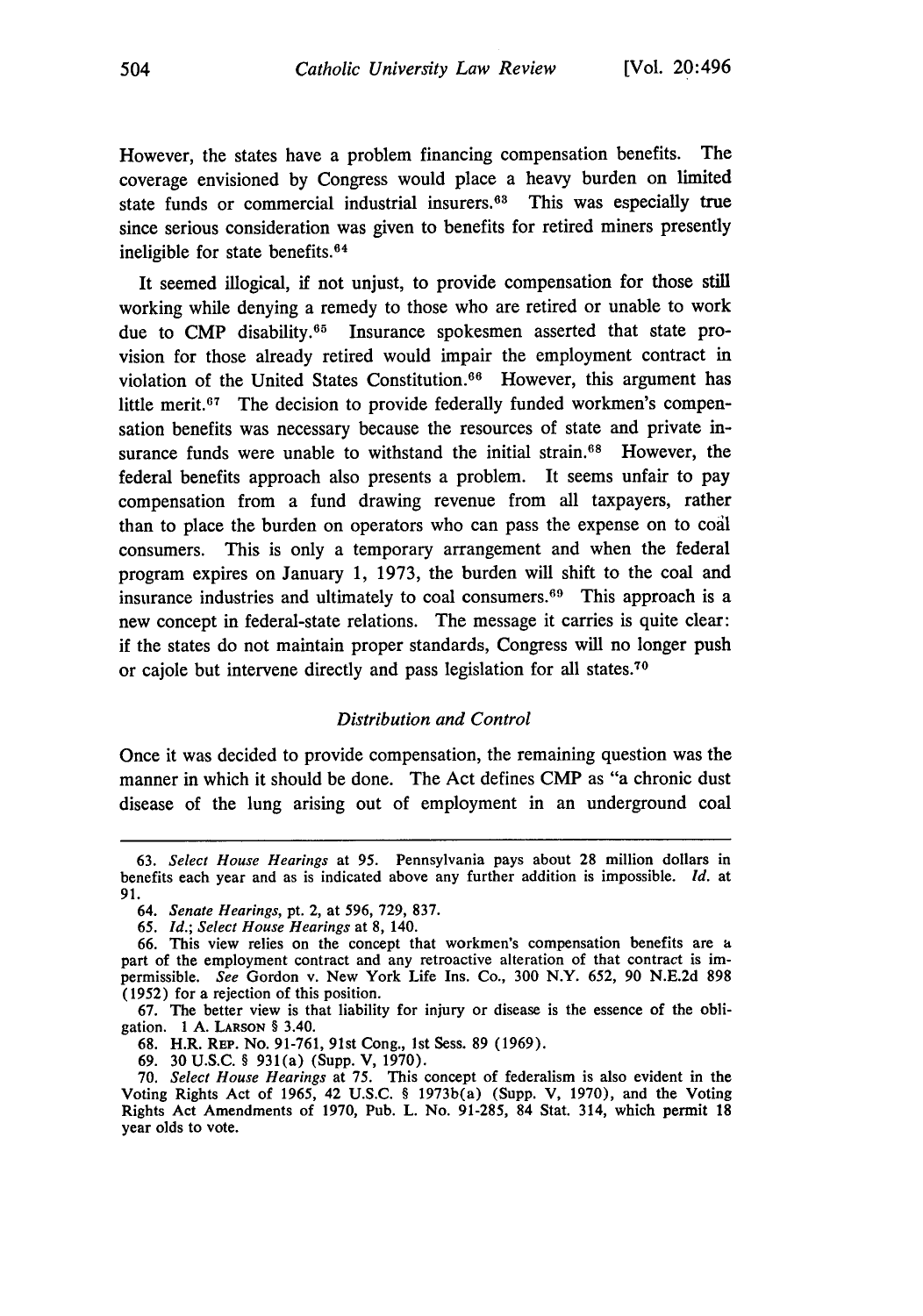In order to claim benefits a miner must be able to establish that he is totally disabled and that his disability arose out of CMP. Section  $411(a)$ <sup>74</sup> covers totally disabled persons (within the terms of the Act) and dependants of miners who have died from CMP. The standards for total disability, which were established by the Secretary, require that an X-ray examination reveal at least one or more opacities larger than one centimeter in diameter.<sup>75</sup> In the case of death, an autopsy or biopsy must reveal the presence of PMF.76 An examination which demonstrates either of these conditions establishes that a miner has CMP for the purpose of Section **411** (c) **(3).77** But a claimant need only show evidence of CMP (any stage) for recovery under subsections (a) and  $(b)$  of Section 411.<sup>78</sup> Compensation will also be allowed if demonstrated that the claimant is unable to engage in any gainful employment for 12 months due to CMP disability. 79 The standard for recovery under the latter regulation includes the lung function test.80

Title IV's most unique feature is the substantial deviation from the classi-

79. *Id.*

80. *Id.*

<sup>71. 30</sup> U.S.C. § 902(b) (Supp. V, 1970).

<sup>72. 1</sup> A. **LARSON** § 41.12.

<sup>73. 30</sup> U.S.C. § 921(c) (Supp. V, 1970) states:

<sup>(1)</sup> if a miner who is suffering or suffered from pneumoconiosis was em- ployed for ten years or more in one or more underground coal mines there shall be a rebuttable presumption that his pneumoconiosis arose out of such employment; (2) if a deceased miner was employed for ten years or more in one or more underground coal mines and died from a respirable disease there shall be a rebuttable presumption that his death was due to pneumoconiosis; and (3) if a miner is suffering or suffered from a chronic dust disease of the lung which (A) when diagnosed by chest roentgenogram, yields one or more large opacities (greater than one centimeter in diameter) **. . .** (B) when diagnosed by biopsy or autopsy, yields massive lesions in the lung, or (C) when diagnosis is made by other means, would be a condition which could reasonably be expected to yield results described in clause (A) or (B) if diagnosis had been made in the manner prescribed in clause  $(A)$  or  $(B)$ , then there shall be an irrebuttable presumption that he is totally disabled due to pneumoconiosis or that his death was due to pneumoconiosis, as the case may be.

<sup>74. 30</sup> U.S.C. § 921(a) (Supp. V, 1970).

<sup>75. 35</sup> Fed. Reg. 5624 (1970).

<sup>76.</sup> *Id.*

<sup>77.</sup> *Id.*

<sup>78.</sup> *Id.* Standards for recovery under these subsections were established in the Federal Register.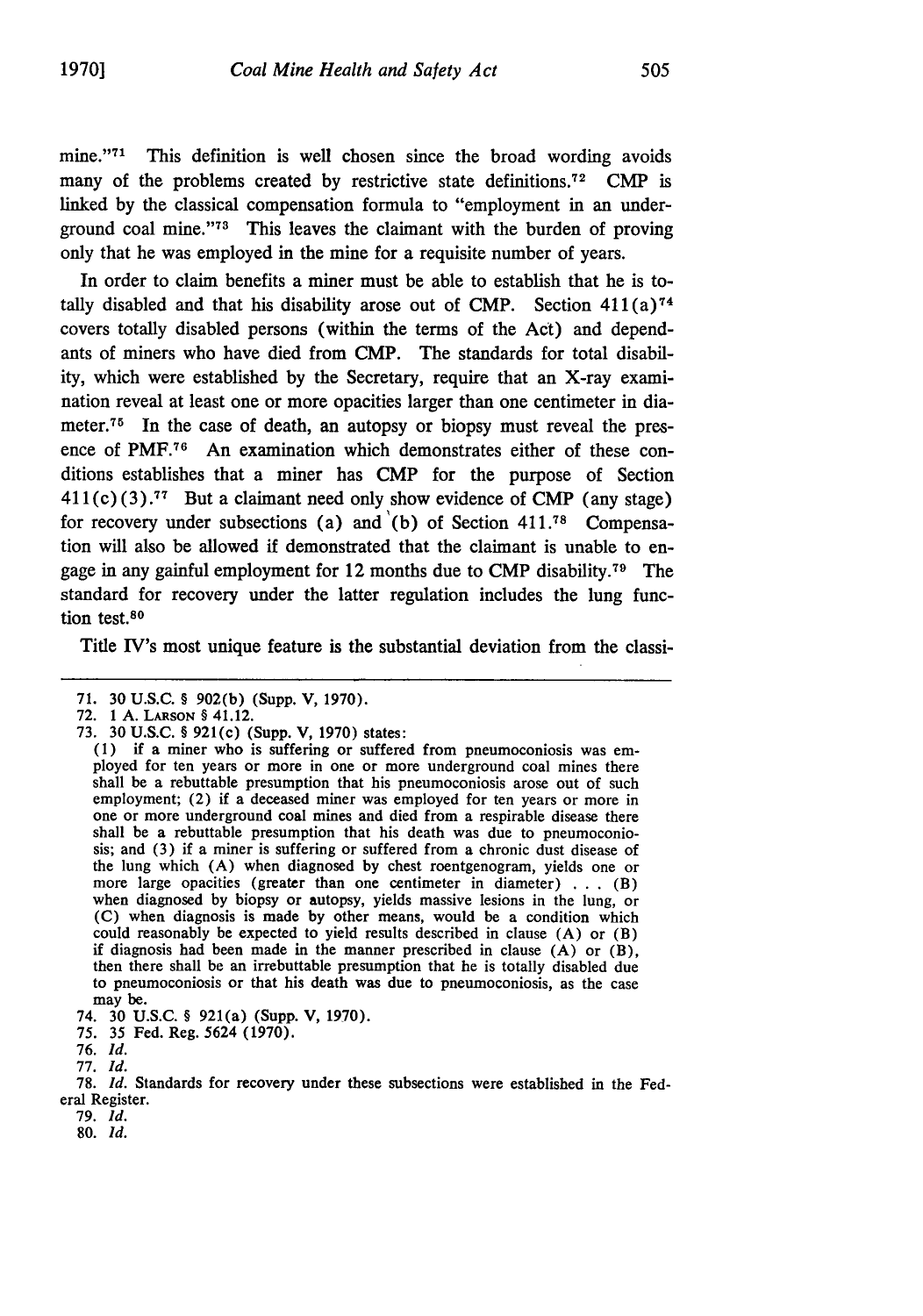cal formula for workmen's compensation recovery. Rather than requiring a claimant to demonstrate that his disease "arose out of and in the course of" his employment,<sup>81</sup> the Act establishes a series of presumptions in the claimants favor if certain requirements are met. Section 411 (c) **(1)82** provides that if a man works in an underground coal mine for ten or more years there is rebuttable presumption that his CMP arose from his employment. The same presumption will operate in favor of his widow and surviving minor children if he died as a result of any respirable disease.<sup>83</sup> Due to the uncertain character of lung disease diagnosis, the varying and sometimes confusing terminology can'bar recovery of compensation benefits. However, as long as death is due to a respiratory disease and the decedent was employed in the coal mines for more than ten years,  $84$  a miner's dependents can collect benefits based on these presumptions. No recovery is allowed if a miner's death was attributed to pulmonary failure and his CMP went undetected.

Under Section  $411(c)(3)$  a miner suffering from CMP due to his peculiar sensitivity or massive over-exposure to coal dust, may claim compensation regardless of the length of his employment. If any of the standards of Section  $411(c)(3)$  are met an irrebuttable presumption is established that the CMP arose out of employment in an underground coal mine. $85$ 

In most situations Section 411 will shift the burden from the claimant once he proves the basic elements. This change is grounded in reality. It is illogical to suppose that a miner suffering from CMP might have contracted it anywhere other than in a coal mine. The statistics clearly show a straight line progression in disease development after ten years employment.<sup>86</sup> Therefore, it is reasonable to accord a claimant such a presumption after ten years of employment.

The benefits paid to a disabled miner or his dependents are computed on the basis of the disability pay of a grade GS-2 government employee.<sup>87</sup> Each successful claimant will receive one-half of all government pay raises. This approach avoids the problem of fixed statutory benefits becoming inadequate as the cost of living increases.<sup>88</sup> A miner with dependents will receive grad-

86. This is based on the British experience. *Senate Hearings,* pt. 3, at 1045. However, it should be remembered that the disease can and does develop earlier among those working in the dustiest areas. *See* note **10** and accompanying text, *supra.* 87. 30 U.S.C. § 922(a)(1) (Supp. V, 1970).

88. Even a progressive state like California has fallen behind on benefit levels. *Select House Hearings* at 27, 77.

<sup>81.</sup> This is the classical compensation recovery formula. 1 A. **LARSON** § 6.10.

<sup>82. 30</sup>U.S.C. § 921(c)(1) (Supp. V, 1970).

<sup>83.</sup> **id.** § 921(c)(2).

<sup>84.</sup> **Id.**

<sup>85.</sup> The standards prescribed for this presumption are contained in § 410.404, 35 Fed. Reg. 5625 (1970).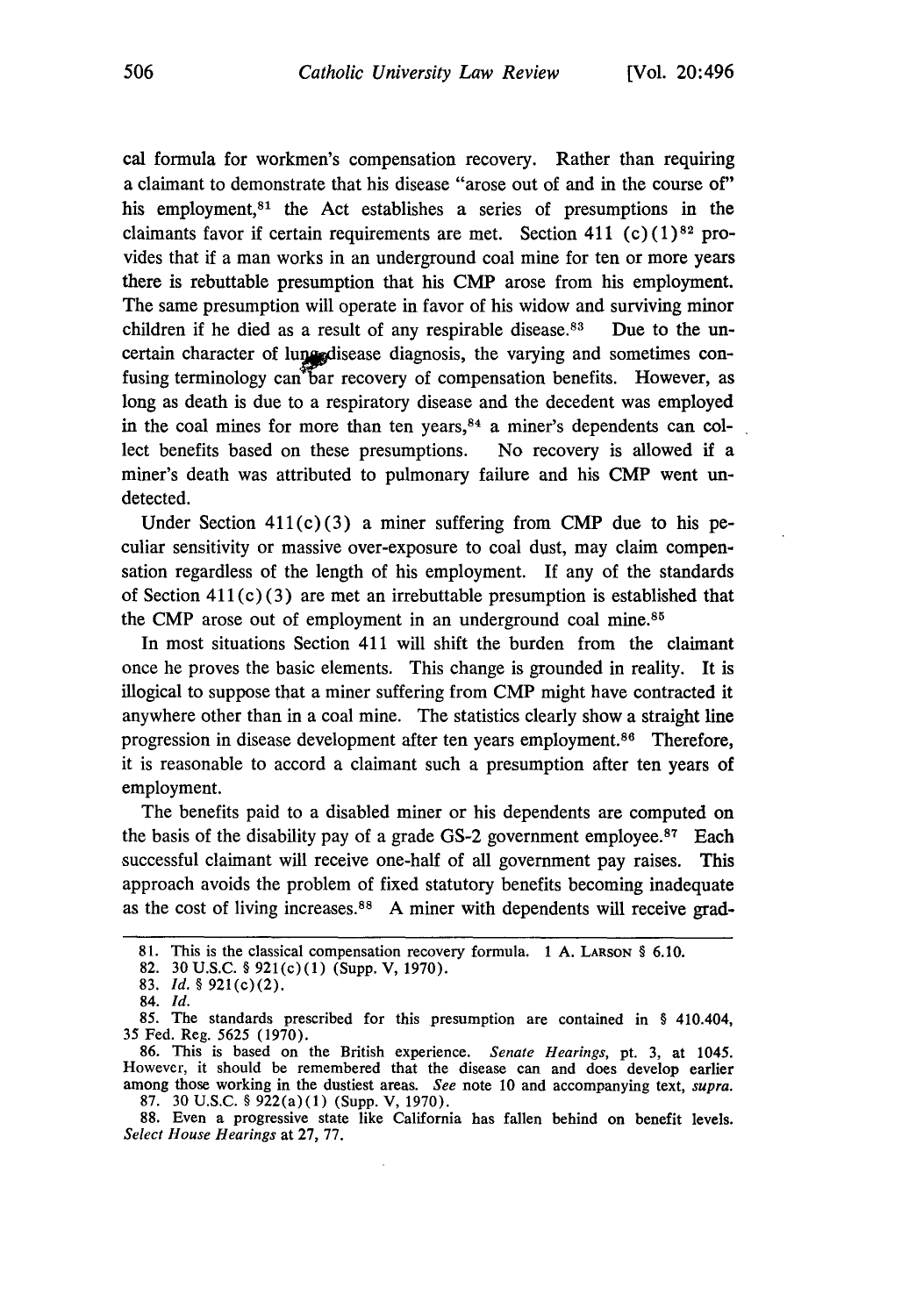uated increases for those dependents up to 100 percent of basic benefits for a miner with three or more dependants.<sup>89</sup>

It is difficult to assess the adequacy of benefit payments since a disabled miner may have various sources of income. A complete integration will differ for almost every miner. State benefits are deducted from the total federal payment.<sup>90</sup> and thus do not affect the over-all benefits. It may appear unjust to deprive a man of benefits to which he is entitled as a matter of law merely because he has some other compensation. But the entire purpose of Title IV is to provide interim income replacement for those not properly covered by state acts. The set-off provision is designed to bring all benefits to a uniform national level prior to reversion to state coverage. Social Security benefits and pension funds also subtantially affect a disabled miner's financial status. Social Security benefits average about \$100 per month and United Mine Workers of America pensions produce about \$150 per month.<sup>91</sup> But to be eligible for the pension, a miner must be 55 years old with a minimum of 20 years services in the mines.<sup>92</sup>

To be eligible for Social Security disability benefits a claimant must make an independent demonstration of his physical or mental disability from which death will result or render him unfit for gainful employment for 12 months.<sup>93</sup> Section 413(b) provides that the standards for establishing total disability under the Act shall be no stricter than those used to establish total disability under Section 423 of the Social Security Act.<sup>94</sup>

One of the major problems with Social Security benefits is the high cost of establishing a claim. In most cases this imposes a substantial burden reducing the overall benefits awarded.<sup>95</sup> All reasonable medical, but

92. *Id.* at 18, col. 1.

95. *Senate Hearings,* pt. 1, at 498. In addition, the 1965 amendments to the Social Security Act contain a workmen's compensation offset provision which limits the total compensation and social security benefits to **80** percent of the average earnings prior to disability. 42 U.S.C. § 424(a) (Supp. V, 1970). This will affect only one miner in twenty claiming benefits under the Act. Statement of Bernard Popick, Director,

<sup>89. 30</sup> U.S.C. § 922(a)(3) (Supp. V, 1970) declares:

<sup>[</sup>Blenefit payments shall be increased at the rate of 50 per centum of such benefit payments, if such individual has one dependent, 75 per centum if such individual has two dependents, and 100 per centum if such individual has three or more dependents.

<sup>90.</sup> **Id.** § 922(b).

<sup>91.</sup> United Mine Workers Journal, Sept. 1, 1970, at 15, col. 1.

<sup>93. 42</sup> U.S.C. § 423(a), (d) (1964). Laws v. Celebrezze, 368 F.2d 640 (4th Cir. 1966), holds that mere receipt of state disability benefits is not adequate evidence for the purpose of qualifying for benefits under the Social Security Act. Training and employment conditions are to be considered in this determination. Trestigiacomo v. Celebrezze, 234 F. Supp. 999 (D. La. 1964). This is an important ruling for miners as they often live in economically depressed areas and have no skill except coal mining. 94. 30 U.S.C. § 921 (Supp. V, 1970).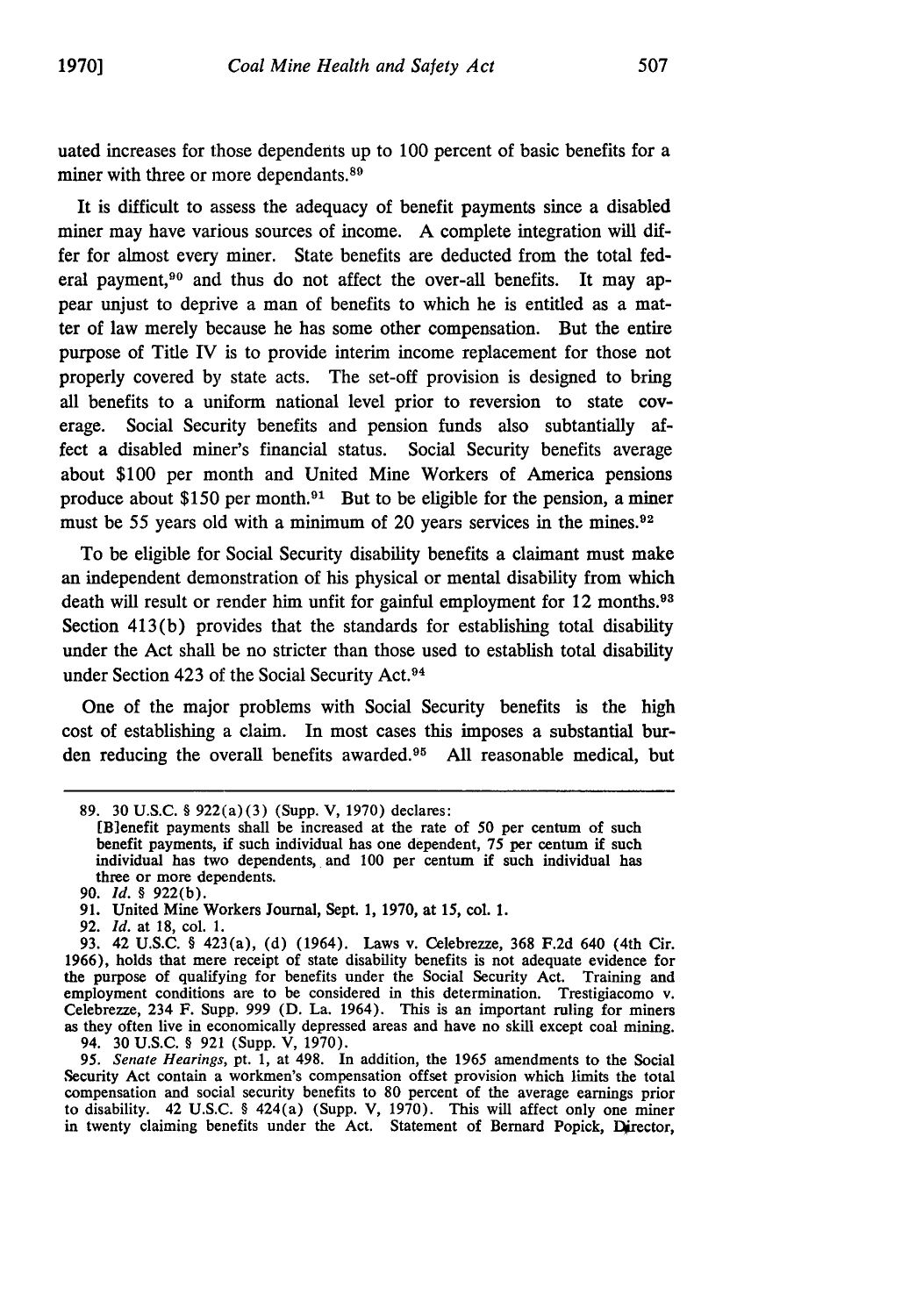no legal, costs of establishing a claim under the Act are refundable.<sup>96</sup> In the case of death the cost of an autopsy for the purpose of establishing a claim to survivor's compensation will be assumed by the Secretary.<sup>97</sup> The simplified burden of proof under the recovery formula should reduce the legal cost of establishing a valid claim.

#### *Reversion to State Compensation*

Part C of Title IV provides the mechanism for reversion of benefit payments to state compensation agencies. It was felt that the states had the facilities to provide adequate coverage but lacked the finances. The interim coverage by federal funds was devised to avoid the silicosis scare which plagued state compensation programs with the enactment of silicosis benefits several decades ago.98 The reversion to state compensation will occur for all state programs in compliance with the federal standards on December 31, 1973.

The Secretary is obliged by the Act to publish a list of approved states in the Federal Register.09 In those states not approved by the Secretary, the mine operators must provide compensation benefits under the Longshoremen's and Harbor Workers' Act.<sup>100</sup> This presents a problem of statutory intepretation. To be included on the Secretary's list, the coverage provided must be "adequate." Section 421 (b)(2) provides that coverage shall include benefits for death or total disability<sup>101</sup> in the same or greater amounts than the benefits provided in Section 412(a) of Title IV.<sup>102</sup> Section 412(a) declares that the benefits are based on the GS-2 rate for government employee disability. A fair reading of Section 412(a) seems to include a graduated scale as a factor in determining state coverage rather than mere dollar compliance at the time of certification. Even if this interpretation is not adopted, the Secretary, armed with Section  $421(b)(1)$ , should not include in future lists any state whose benefit level falls below the level specified by the Act. Any other approach would defeat the intent of Congress in providing this type of benefit scale.<sup>103</sup>

The standards of eligibility under a state compensation program must be

- 99. 30 U.S.C. § 931(b)(1) (Supp. **V,** 1970).
- 100. **Id.** § 932(a).
- 101. **Id.** 102. **Id.** § 932(d).
- 103. H.R. REP. No. **91-761,** 91st Cong., 1st Sess. 89 (1969).

Bureau of Disability Insurance, Social Security Administration, before the Subcomm. on Labor of the Senate Comm. on Labor and Public Welfare, Aug. 20, 1970.

<sup>96. 30</sup> U.S.C. § 923(b) (Supp. V, 1970).

<sup>97.</sup> **Id.** § 843(d).

<sup>98.</sup> **1 A. LARSON** § 41.40.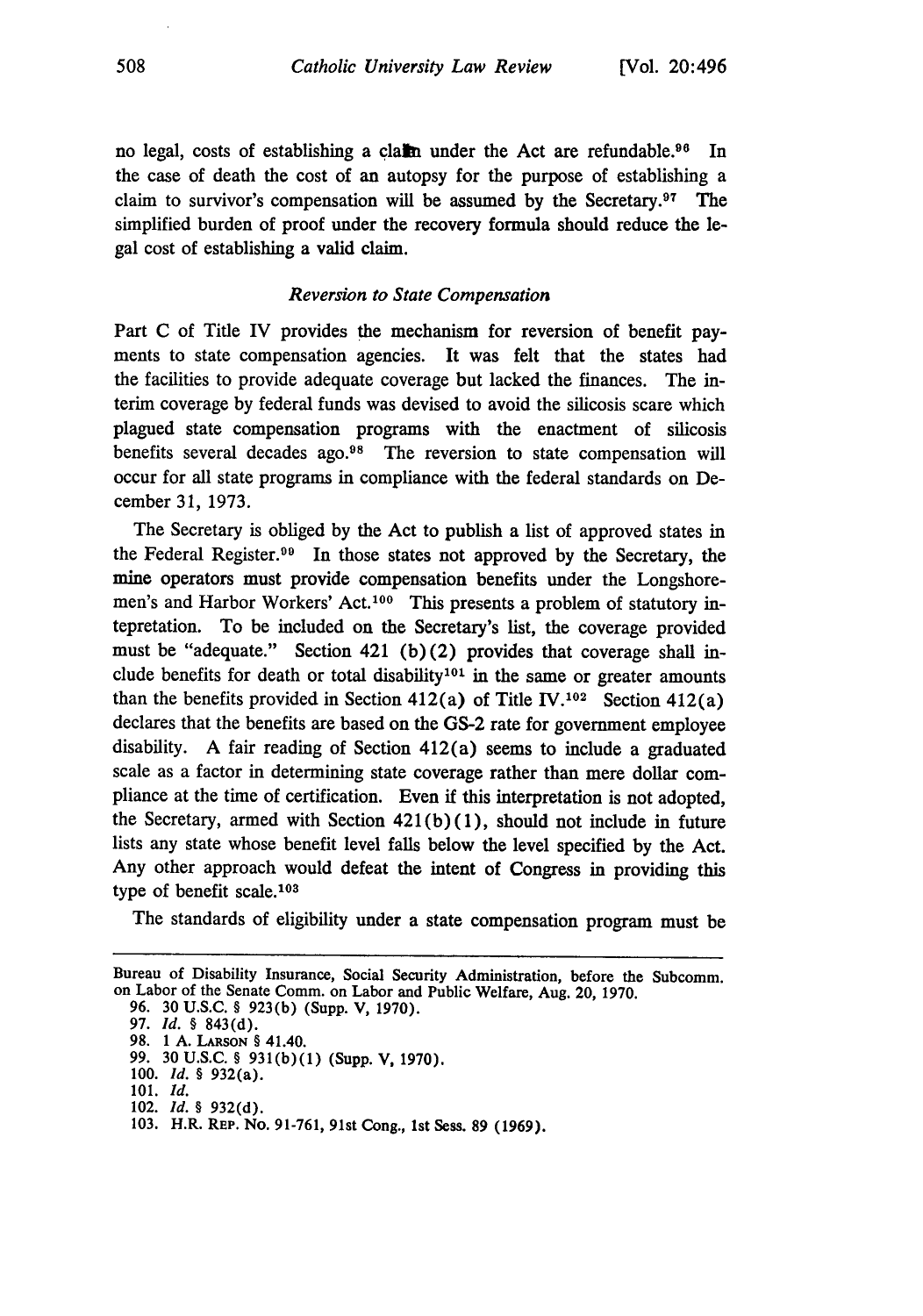"substantially equivalent" to those outlined in Section 411.104 This assures that the presumptions of the Act will not be lost when the states administer compensation. Like the benefits provisions, any erosion of the presumption through state legislative, judicial, or administrative action will be grounds for exclusion from any future list. $105$ 

If a state is not included on the Secretary's list, an operator must comply with the Longshoremen's Act by qualifying himself as a self-insurer or providing for industrial compensation insurance with a private company or fund.<sup>106</sup> Any such policy must include benefit payments based on requirements prescribed by the Secretary of Labor and Section 411 and must be equal in sum to the payments under Section 412(a). Section 422 payments are not forthcoming because the operator has failed to comply with the insurance provisions of the Longshoremen's and Harbor Workers' Act or because no operator is liable, the Secretary will pay those entitled. In the former case the operator is liable for any payments made. $107$ 

All claims by the secretary under state compensation acts must be filed within three years of discovery of CMP or three years of death.<sup>108</sup> This is, in effect, a statute of limitations. However, it begins to run only with the discovery of the disease rather than the termination of employment. Thus, delayed development of CMP or PMF does not prevent a compensation award.

#### *Conclusion*

The Coal Mine Health and Safety Act of 1969 continues the piece-meal approach of Congress to income replacement. The essential purpose of workmen's compensation is to provide an income substitute for a disabled worker. At the very least the standards for establishing disability should be uniform. The Act is just another patch on the endless quilt of federal programs with conflicting standards and time consuming procedures.

Although the Act has substantive defects, it represents a tremendous improvement over previous legislation. The true value of this Act will only be shown if strictly enforced. There is some doubt that it is being enforced.<sup>109</sup> For example, on December 30, 1970, one year after the passage

<sup>104. 30</sup> U.S.C. § 931(b)(2)(C) (Supp. V, 1970).

<sup>105.</sup> **Id.** § **931(b)(1).**

**<sup>106.</sup> Id.** § 933(a).

<sup>107.</sup> *Id.* § 933(b)

**<sup>108.</sup> Id.** § 932(f).

<sup>109.</sup> News Release from the Office of U.S. Congressman John H. Dent, April 21, 1970; Washington Post, Nov. 26, 1970, at L 1, col. 5; THE NEW REPUBLIC, Dec. 12, 1970, at 13. The scope of this criticism is not limited to Bureau of Mines enforcement of the health and safety provisions which Congressman Dent characterized as "high